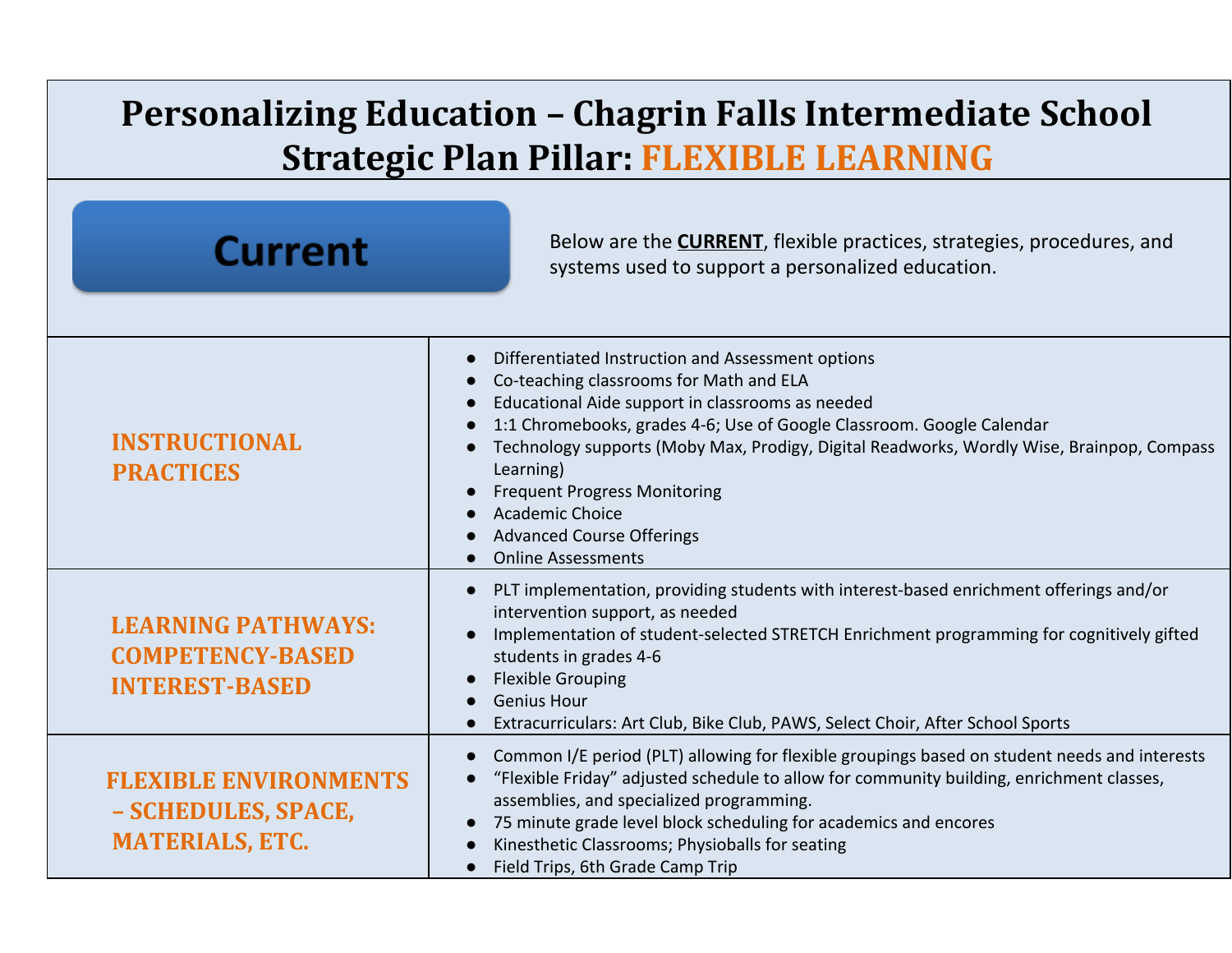| <b>Developing</b>                                                             | Below are the flexible practices, strategies, procedures, and systems we are<br><b>DEVELOPING</b> to support a personalized education.                                                                            |
|-------------------------------------------------------------------------------|-------------------------------------------------------------------------------------------------------------------------------------------------------------------------------------------------------------------|
| <b>INSTRUCTIONAL</b><br><b>PRACTICES</b>                                      | Development of targeted Tier I interventions<br>Development of differentiated mini-lessons and activities that target individualized<br>instructional and intervention needs<br>Multiple assessment opportunities |
| <b>LEARNING PATHWAYS:</b><br><b>COMPETENCY-BASED</b><br><b>INTEREST-BASED</b> | Development of differentiated assessment choices<br>Using learning style inventories to develop activities that meet the interests and needs of<br>individual students                                            |
| <b>FLEXIBLE ENVIRONMENTS</b><br>- SCHEDULES, SPACE,<br><b>MATERIALS, ETC.</b> | Pilot of standing desks<br>Establish collaborative learning spaces for students to work in groups/teams                                                                                                           |
| <b>Future</b>                                                                 | Below are <b>FUTURE</b> goals and/or ideas related to flexible practices,<br>strategies, procedures, and systems to promote personalizing education.                                                              |
| <b>INSTRUCTIONAL</b><br><b>PRACTICES</b>                                      | Incorporate flexible grouping opportunities across subject areas<br>Incorporate flexible grouping opportunities across grade levels                                                                               |
| <b>LEARNING PATHWAYS:</b><br><b>COMPETENCY-BASED</b><br><b>INTEREST-BASED</b> | Digital Portfolios to follow students throughout grades 4-6                                                                                                                                                       |